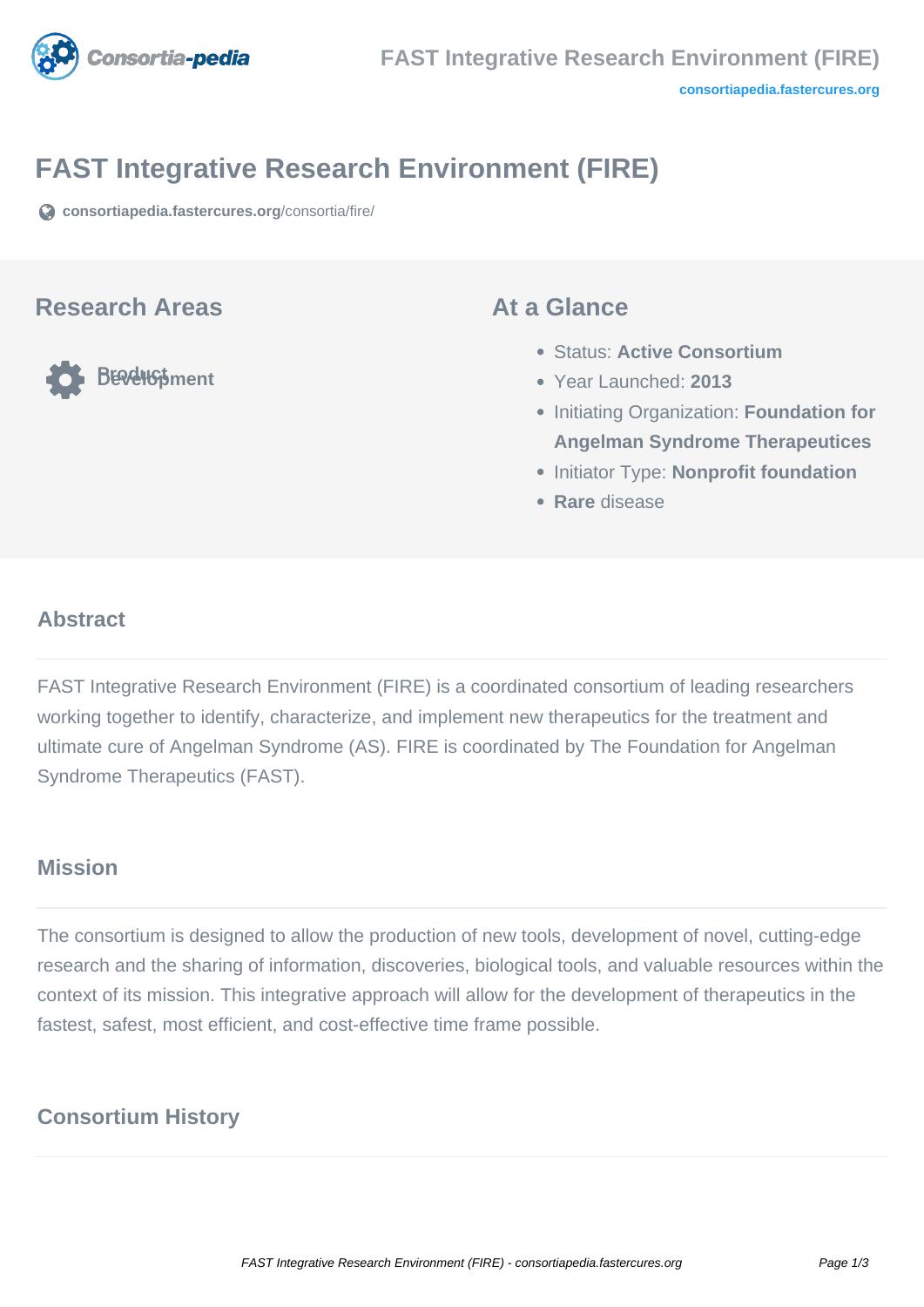

In May 2013, FAST launched FIRE, the most aggressive research program to date into finding a cure for AS.

### **Financing**

FAST launched the FIRE initiative with four universities, 24 scientists, and \$650,000. Its goal was to grow the initiative in size and scope by investing \$5 million dollars into the program over the next four years. To date, FAST has invested more than \$2.5 million into the FIRE initiative.

### **Impact/Accomplishment**

Some of the brightest and most creative scientists have come together to accelerate the discovery of therapeutics for AS and move findings from bench to bedside as rapidly as possible. FIRE has identified four potential drug therapy candidates and two potential gene therapy approaches and is developing two novel AS animal models.

#### **Links/Social Media Feed**

| Homepage      | http://cureangelman.net/research/fast-integrative- |
|---------------|----------------------------------------------------|
|               | research-environment-fire/                         |
| Other website | http://cureangelman.net/lighting-a-fire-fire-fast- |
|               | integrate-research-environment/                    |

#### **Points of Contact**

PO Box 608 Downers Grove, IL 60515 phone: 630-852-FAST toll free: 866-783-0078 fax: 630-852-3270 email: [info@CureAngelman.org](mailto:info@CureAngelman.org)